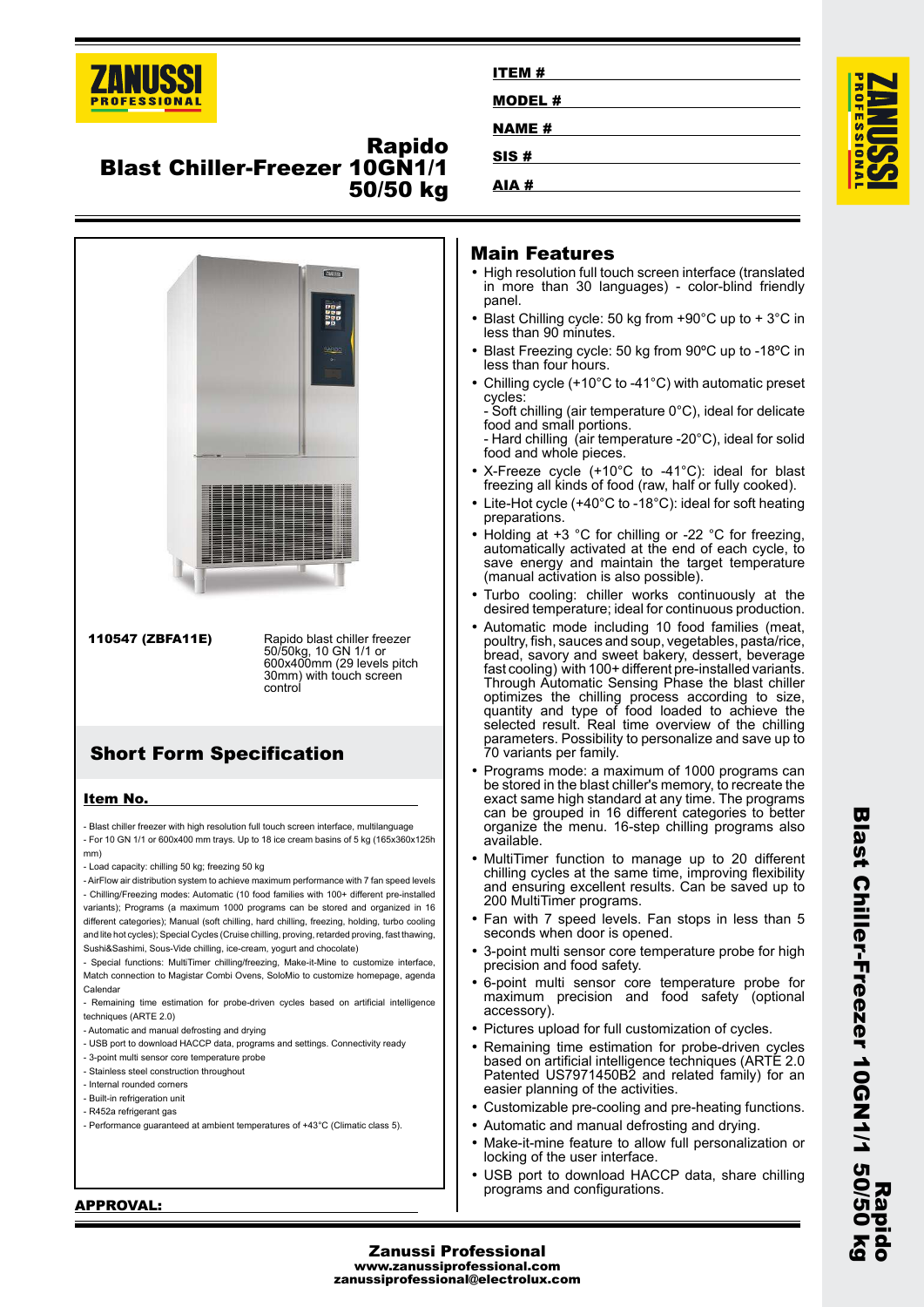

- Connectivity ready for real time access to connected appliances from remote and HACCP monitoring (requires optional accessory).
- Trainings and guidances supporting materials easily accessible by scanning QR-Code with any mobile device.
- Automatic consumption visualization at the end of the cycle.
- •Performance guaranteed at ambient temperatures of +43°
- C (Climatic class 5).
- Special Cycles: - Cruise Cycle (Patented EP1716769B1 and related family) automatically sets the parameters for the quickest and best chilling (it works with probe)
	- Proving
	- Retarded Proving
	- Fast Thawing
	- Sushi&Sashimi (anisakis-free food)
	- Chill Sous-vide
	- Ice Cream
	- Yogurt
	- Chocolate
- Calendar works as an agenda where the user can plan the daily work and receive personalized alerts for each task.
- AirFlow air distribution system to achieve maximum performance in chilling/heating evenness and temperature control thanks to a special design of the chamber combined with high precision variable speed fan.
- • SoloMio lets the user group the favorite functions in the homepage for immediate access.
- Multi-purpose internal structure is suitable for 10 grids GN 1/1 (29 positions available with 28.5 mm pitch) 10 grids or trays 600 x 400 mm (29 positions availabe with 28.5 mm pitch) or 18 ice-cream basins of 5 kg each (h 125 x 165 x 360).
- With Match function the Oven and the Blast Chiller are connected to each other and communicate in order to guide the user through the cook&chill process optimizing time and efficiency (requires optional accessory).

### **Construction**

- Built-in refrigeration unit.
- Environmentally friendly: R452a as refrigerant gas.
- • Solenoid valve to automatically manage the gas pressure in the thermodynamic circuit.
- Main components in 304 AISI stainless steel.
- Evaporator with antirust protection.
- Motors and fan waterproof protected IP54.
- Seamless hygienic internal chamber with all rounded corners for easy cleaning.
- Removable magnetic gasket door with hygienic design.
- Ventilator swinging hinged panel for access to the evaporator for cleaning.
- • Door stopper to keep the door open in order to avoid the formation of bad smells.
- Automatic heated door frame.
- No water connections required. Waste water can be plumbed into drain, but can also be collected in an optional waste container.

PNC 880294 ❑

### **Included Accessories**

• 1 of 3-sensor probe for blast chiller freezer PNC 880582

# **Optional Accessories**

• Bakery/pastry rilsan grid for blast chiller, lengthwise (600x400mm)

## **Rapido Blast Chiller-Freezer 10GN1/1 50/50 kg**

| • Slide-in rack support for 10 GN 1/1 blast<br>chiller freezer                                                             | PNC 880564               | ❏             |
|----------------------------------------------------------------------------------------------------------------------------|--------------------------|---------------|
| • 6-sensor probe for blast chiller freezer<br>• Kit of 3 single sensor probes for blast<br>chiller/freezers                | PNC 880566<br>PNC 880567 | ❏<br><b>□</b> |
| • 3-sensor probe for blast chiller freezer<br>• 5 stainless steel runners for 6 & 10 GN<br>1/1 blast chiller freezer       | PNC 880582<br>PNC 880587 | ❏<br>◻        |
| • Flanged feet for blast chiller freezer<br>• 4 wheels for blast chiller freezer                                           | PNC 880589<br>PNC 881284 | ❏<br>◻        |
| • Pair of AISI 304 stainless steel grids, GN<br>1/1                                                                        | PNC 922017               | ❏             |
| • Pair of grids for whole chicken (8 per grid - PNC 922036<br>1,2kg each), GN 1/1                                          |                          | ❏             |
| • AISI 304 stainless steel grid, GN 1/1                                                                                    | PNC 922062               | ❏             |
| • Grid for whole chicken (4 per grid - 1,2kg<br>each), GN 1/2                                                              | PNC 922086               | ◻             |
| • Baking tray for 5 baguettes in perforated<br>aluminum with silicon coating,<br>400x600x38mm                              | PNC 922189               | ❏             |
| • Baking tray with 4 edges in perforated<br>aluminum, 400x600x20mm                                                         | PNC 922190               | ❏             |
| • Baking tray with 4 edges in aluminum,<br>400x600x20mm                                                                    | PNC 922191               | □             |
| • Pair of frying baskets                                                                                                   | PNC 922239               | ❏             |
| • AISI 304 stainless steel bakery/pastry grid PNC 922264<br>400x600mm                                                      |                          | ◻             |
| • Grid for whole chicken (8 per grid - 1,2kg<br>each), GN 1/1                                                              | PNC 922266               | ❏             |
| • Kit universal skewer rack and 4 long<br>skewers for GN 1/1 ovens                                                         | PNC 922324               | ❏             |
| • Kit universal skewer rack and 6 short<br>skewers for Lengthwise GN 2/1 and<br>Crosswise ovens                            | PNC 922325               | ❏             |
| • Universal skewer rack                                                                                                    | PNC 922326               | ❏             |
| • 4 long skewers                                                                                                           | PNC 922327               | ◻             |
| • Multipurpose hook                                                                                                        | PNC 922348               | ◻             |
| • Grid for whole duck (8 per grid - 1,8kg<br>each), GN 1/1                                                                 | PNC 922362               | ◻             |
| • Ethernet board (NIU-LAN) for Blast<br>Chillers                                                                           | PNC 922392               | ❏             |
| • Tray rack with wheels, 10 GN 1/1, 65mm<br>pitch                                                                          | PNC 922601               | ❏             |
| • Tray rack with wheels 8 GN 1/1, 80mm<br>pitch                                                                            | PNC 922602               | ❏             |
| • Bakery/pastry tray rack with wheels<br>400x600mm for 10 GN 1/1 oven and blast<br>chiller freezer, 80mm pitch (8 runners) | PNC 922608               | ❏             |
| • Trolley for slide-in rack for 6 & 10 GN 1/1<br>oven and blast chiller freezer                                            | PNC 922626               | ❏             |
| • Banquet rack with wheels holding 30<br>plates for 10 GN 1/1 oven and blast chiller<br>freezer, 65mm pitch                | PNC 922648               | ❏             |
| • Banquet rack with wheels holding 23<br>plates for 10 GN 1/1 oven and blast chiller<br>freezer, 85mm pitch                | PNC 922649               | ❏             |
| • Dehydration tray, GN 1/1, H=20mm                                                                                         | PNC 922651               | ❏             |
| • Flat dehydration tray, GN 1/1                                                                                            | PNC 922652               | ❏             |
| • Connectivity services hub (router LAN)                                                                                   | PNC 922697               | ◻             |
| • Spit for lamb or suckling pig (up to 12kg)<br>for GN 1/1 ovens                                                           | PNC 922709               | <b>□</b>      |
|                                                                                                                            |                          |               |

• Probe holder for liquids PNC 922714 ❑

#### **Rapido**

### **Blast Chiller-Freezer 10GN1/1 50/50 kg**

The company reserves the right to make modifications to the products without prior notice. All information correct at time of printing.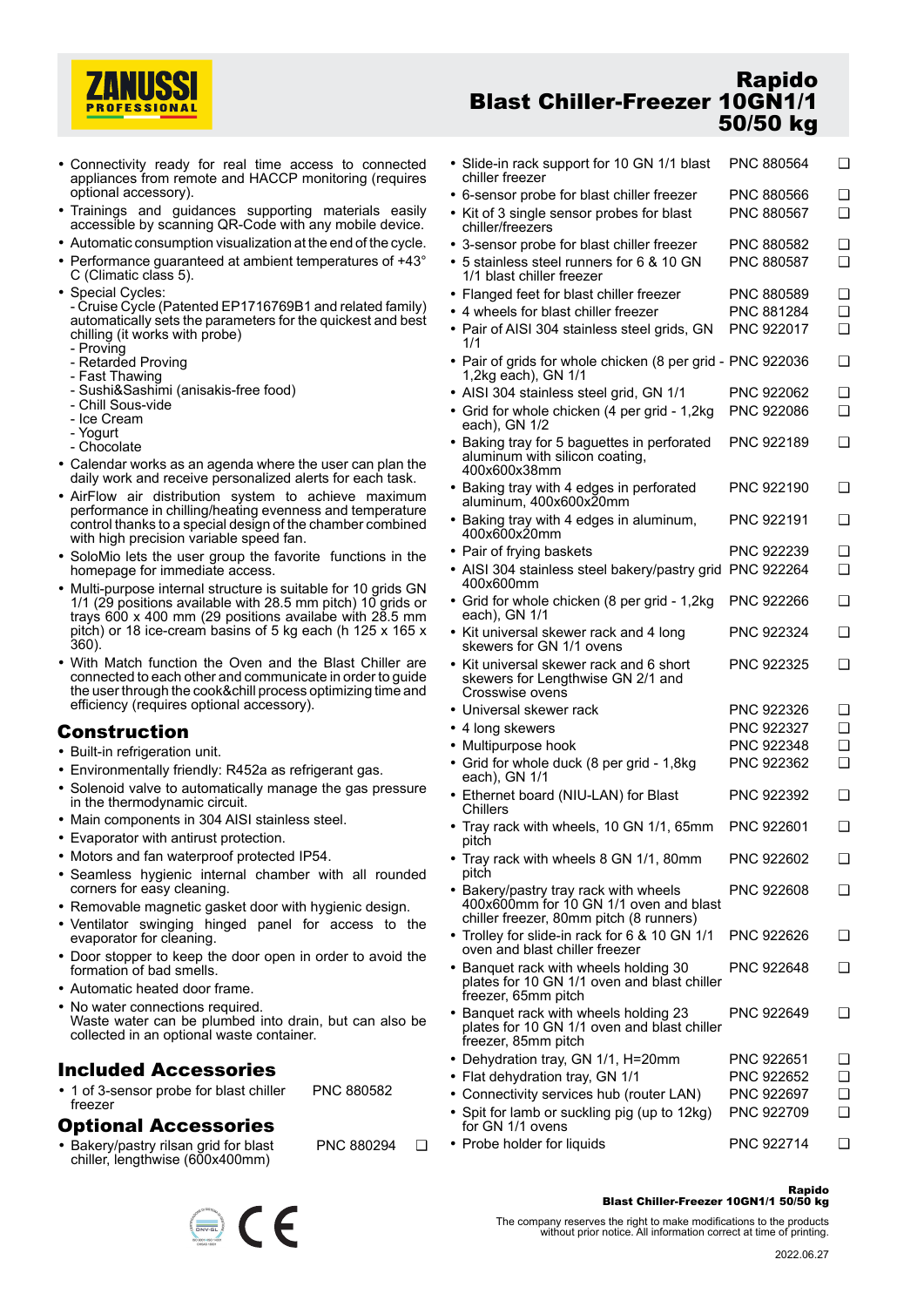

| • Non-stick universal pan, GN 1/1,<br>$H = 20$ mm                     | PNC 925000 | ∩        |
|-----------------------------------------------------------------------|------------|----------|
| • Non-stick universal pan, GN 1/1,<br>$H = 40$ mm                     | PNC 925001 | ∩        |
| • Non-stick universal pan, GN 1/1,<br>$H = 60$ mm                     | PNC 925002 | ∩        |
| • Double-face griddle, one side ribbed<br>and one side smooth, GN 1/1 | PNC 925003 | ❏        |
| • Aluminum grill, GN 1/1                                              | PNC 925004 | ∩        |
| • Frying pan for 8 eggs, pancakes,<br>hamburgers, GN 1/1              | PNC 925005 | ∩        |
| • Flat baking tray with 2 edges, GN 1/1                               | PNC 925006 | ❏        |
| • Baking tray for 4 baguettes, GN 1/1                                 | PNC 925007 | ∩        |
| • Potato baker for 28 potatoes, GN 1/1                                | PNC 925008 | <b>□</b> |
| • Non-stick universal pan, GN 1/2,<br>$H=20$ mm                       | PNC 925009 | <b>□</b> |
| • Non-stick universal pan, GN 1/2,<br>$H = 40$ mm                     | PNC 925010 | ∩        |
| • Non-stick universal pan, GN 1/2,<br>$H = 60$ mm                     | PNC 925011 | ∩        |
| • Kit of 6 non-stick universal pans, GN<br>$1/1$ , H=20mm             | PNC 925012 | ∩        |
| • Kit of 6 non-stick universal pans, GN<br>$1/1$ , H=40mm             | PNC 925013 | ∩        |
| • Kit of 6 non-stick universal pan GN<br>1/1, H=60mm                  | PNC 925014 | ∩        |